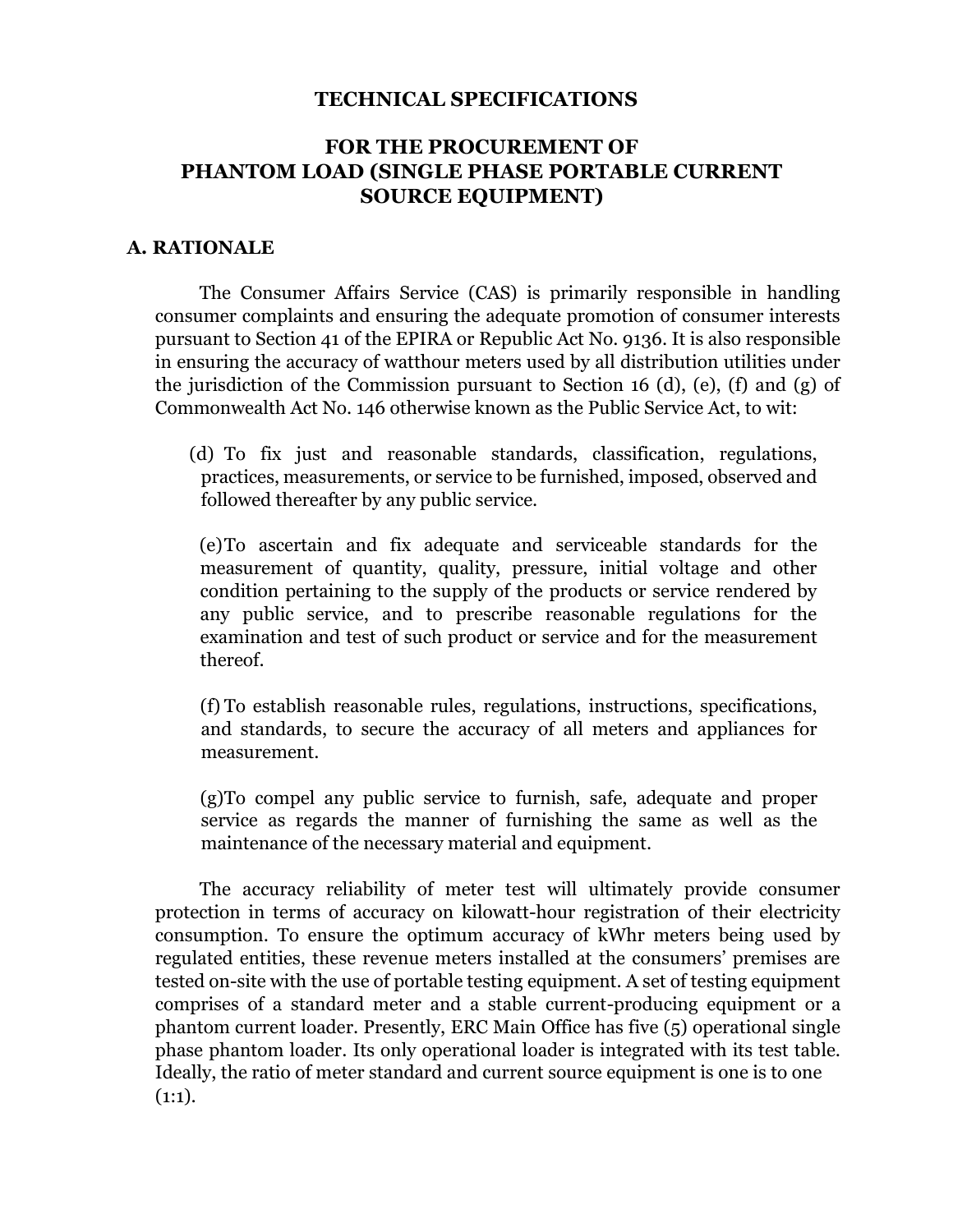## **B. OBJECTIVE**

The objective of the Consumer Affairs Service (CAS) is to increase the number of operational single phase portable current source equipment and to achieve the ideal ratio of one (1) Meter Standard is to one (1) Current Source Equipment (1:1). This will also augment the inadequate testing equipment inventories of the Commission's field offices.

# **C. RESPONSIBILITIES OF THE WINNING BIDDER**

The following are the responsibilities/obligations of the winning bidder:

- 1. It shall be responsible for the safe-keeping of the items until it reaches the final destination (ERC MAIN);
- 2. Provide After Sales Service and Technical Support within five (5) years or within the economic life of the equipment;
- 3. Provide Technical support and conduct repairs within seven (7) days for minor issues and within ninety (90) days for major issues. Likewise, the winning bidder must keep an inventory of the spare consumable parts of the equipment;
- 4. Hands-On-Training to a minimum of five (5) Meter Division Personnel to be conducted in the said site, within one (1) month from acceptance, or within two (2) weeks from the lifting of local travel restriction, if any;
- 5. Coordinate with the ERC General Services Division (GSD), the ERC Main Office - Meter Division (MD) at least three (3) days before the date of delivery; and
- 6. Provide Certificate of Warranty for One (1) Year (at least).

# **D. RESPONSIBILITIES OF THE ERC**

- 1. Acknowledge receipt of item, after testing and acceptance by the ERC Technical Property Inspection Committee (TPIC), including pertinent details such as quantity, date and condition of the items received;
- 2. Prepare payments due to the Winning Bidder after the delivery to ERC Main Office and acceptance of the items; and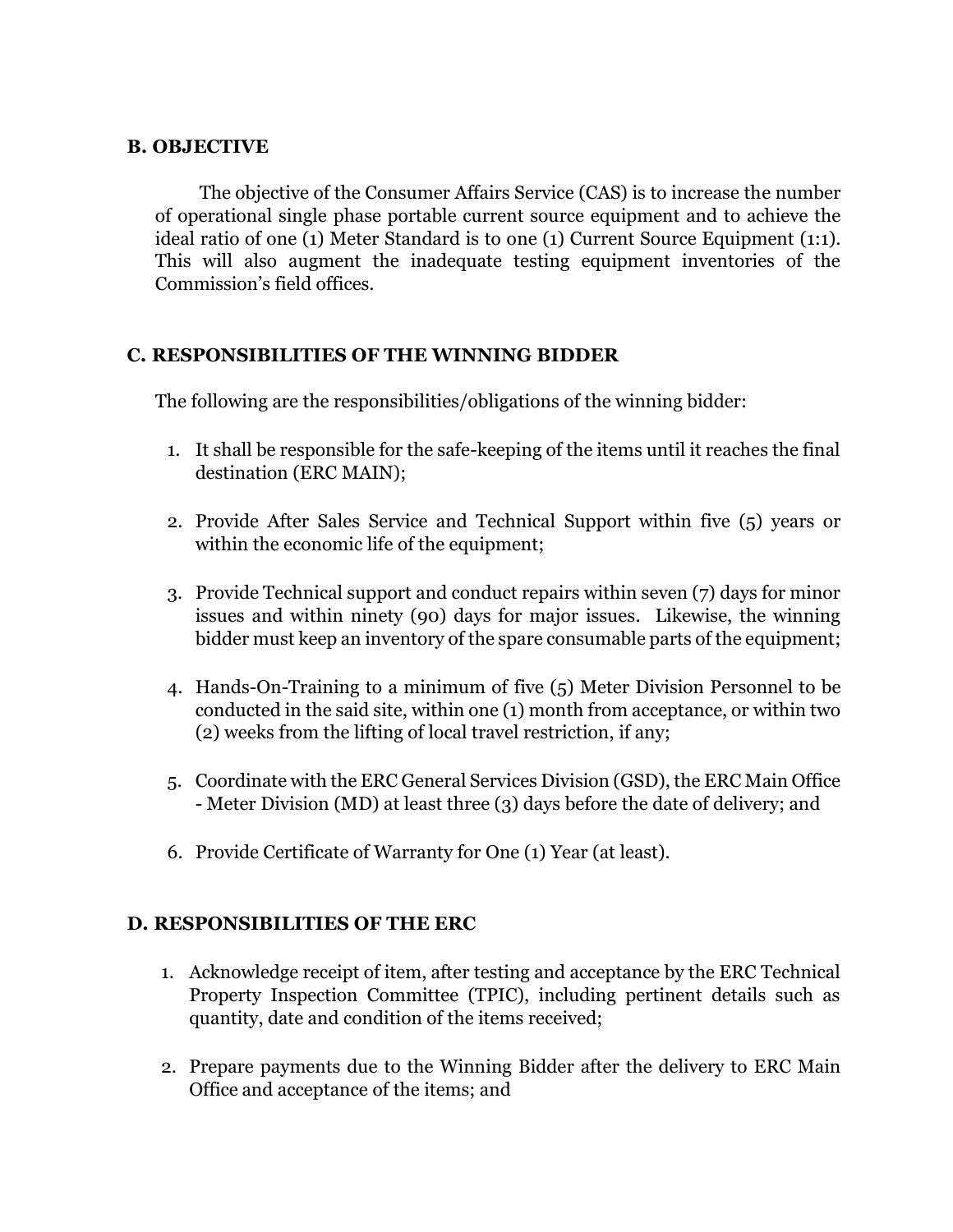3. Return the Performance bond to the Winning Bidder after it had complied with the requirements and pursuant to RA 9184 and its R-IRR.

### **E. SCHEDULE OF DELIVERY**

The Winning Bidder should deliver the Equipment at the ERC Main Office located at Pacific Center Building, 33 San Miguel Ave., Ortigas, Pasig City or Exquadra Tower Building, Exchange Road, Ortigas Center, Pasig City (subject to prior written notice in case of transfer) **within ninety (90) calendar days from receipt of the Notice to Proceed (NTP).** 

## **F. SPECIFICATION OF THE PHANTOM LOAD (SINGLE PHASE PORTABLE CURRENT SOURCE EQUIPMENT)**

**One (1) set** Single Phase Portable Current Source Equipment

- 1. Single Phase Input Power Supply: 100 ~ 260 VAC, 60HZ or better
- 2. Current Output :  $100 \text{ mA} \sim 30 \text{ Amps}$  or better
- 3. Phase Angle  $: 0^{\circ} \sim 359.9^{\circ}$  (variable)
- 4. Power Factor  $: -1.0 \sim +1.0$
- 5. Complete set of Test Cables & Accessories
- 6. Operation Manual (Hard and Soft Copy)
- 7. Power Supply Cable
- 8. Hard Casing
- 9. Warranty Certificate (at least One Year)

### **G. MODE OF PROCUREMENT**

The procurement shall be undertaken through **Public Bidding** pursuant to RA No. 9184 and its 2016 Revised IRR.

### **H. FUND SOURCE and APPROVED BUDGET FOR THE CONTRACT**

1. The fund for this engagement shall be sourced from the **Current Appropriations for the fiscal year 2022 of the ERC.**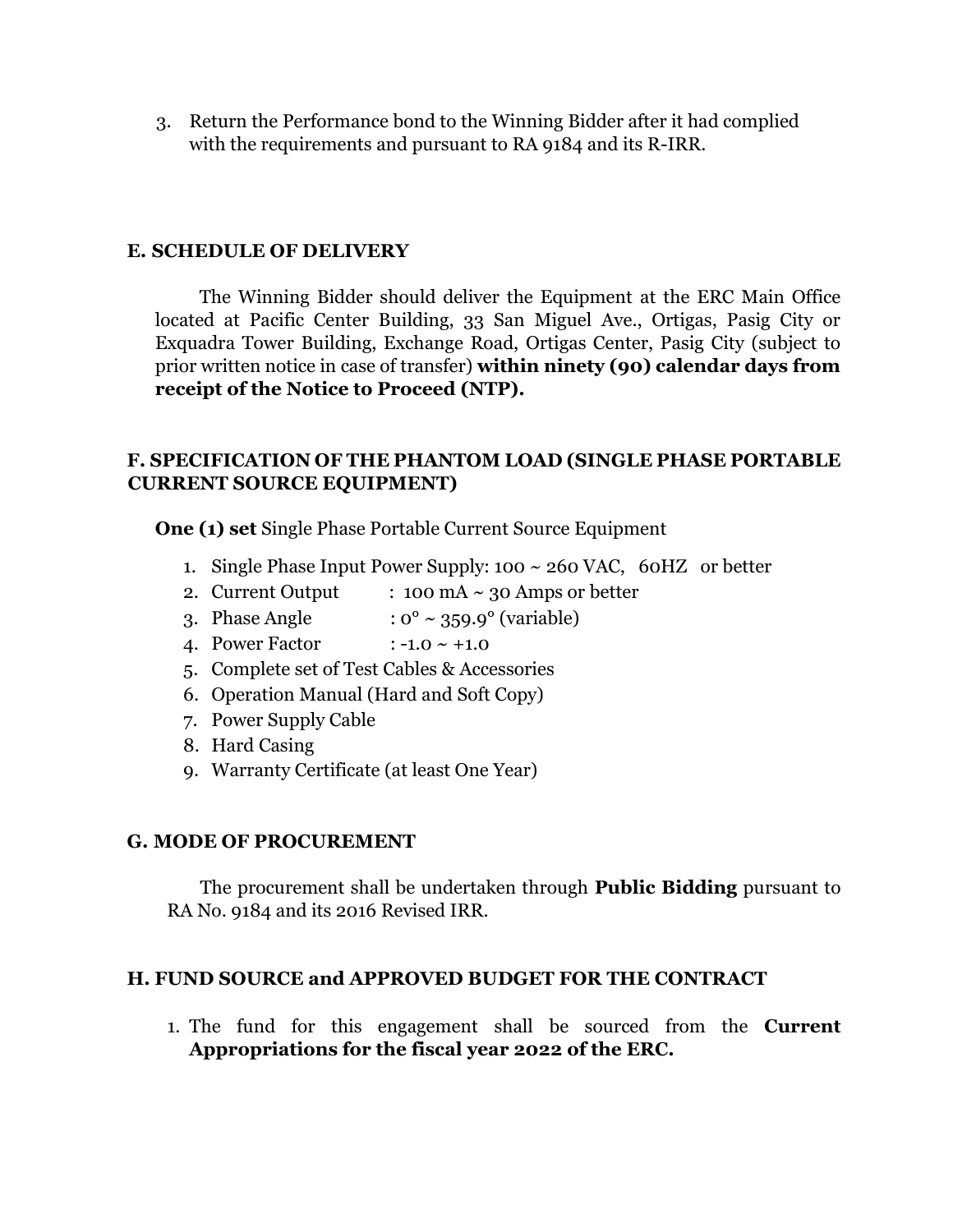2. The Approved Budget for the Contract (ABC) for the project is **TWO MILLION FIVE HUNDRED THOUSAND PESOS (PhP2,500,000.00)**, inclusive of all government taxes, and other fees and charges.

## **I. PAYMENT SCHEME**

- 1. The Total Contract Price should not exceed the ABC of **TWO MILLION FIVE HUNDRED THOUSAND PESOS (PhP2,500,000.00)**. Payment shall be released within thirty (30) days after the completion of delivery of the items at the ERC Main Office and final acceptance.
- 2. Since the above payment shall be subject to the usual government accounting and auditing requirements, the Winning Bidder is expected to be familiar with the Government Accounting and Auditing Manual (GAAM).

# **II. ACCEPTANCE/REJECTION PERIOD**

Testing/Inspection and Acceptance or Rejection: Within 15 calendar days from the actual delivery date, the ERC authorized representative shall test and inspect the equipment and indicate in the Inspection and Acceptance Report that equipment is in accordance with the required specifications, or if not, indicate in the said Report that there are parts or functionalities that need to be replaced or adjusted. The supplier shall be given a reasonable number of days to make the necessary replacement or adjustment. After which, the ERC authorized representative shall test and inspect the equipment again and either issue an Inspection and Acceptance Report stating that the equipment is in accordance with the specifications, or Reject the equipment if it is not found compliant with the required specifications.

# **H. LIQUIDATED DAMAGES**

1. Where the service provider refuses or fails to satisfactorily complete the work within the specified contract time, plus any extension time duly granted and is hereby in default under the contract, the service provider shall pay ERC for liquidated damages, and not by way of penalty, an amount, as provided in the conditions of the contract, equal to one tenth  $(1/10)$  of one percent  $(1%)$  of the cost of the unperformed portion for every day of delay. The maximum deduction shall be ten percent (10%) of the amount of the contract, of which ERC shall have the discretion to terminate the contract without prejudice to any other action or remedy it may take to recover the losses incurred as a result of the service provider's failure/non-performance, including but not limited to forfeiture of performance security and/or blacklisting of the latter.